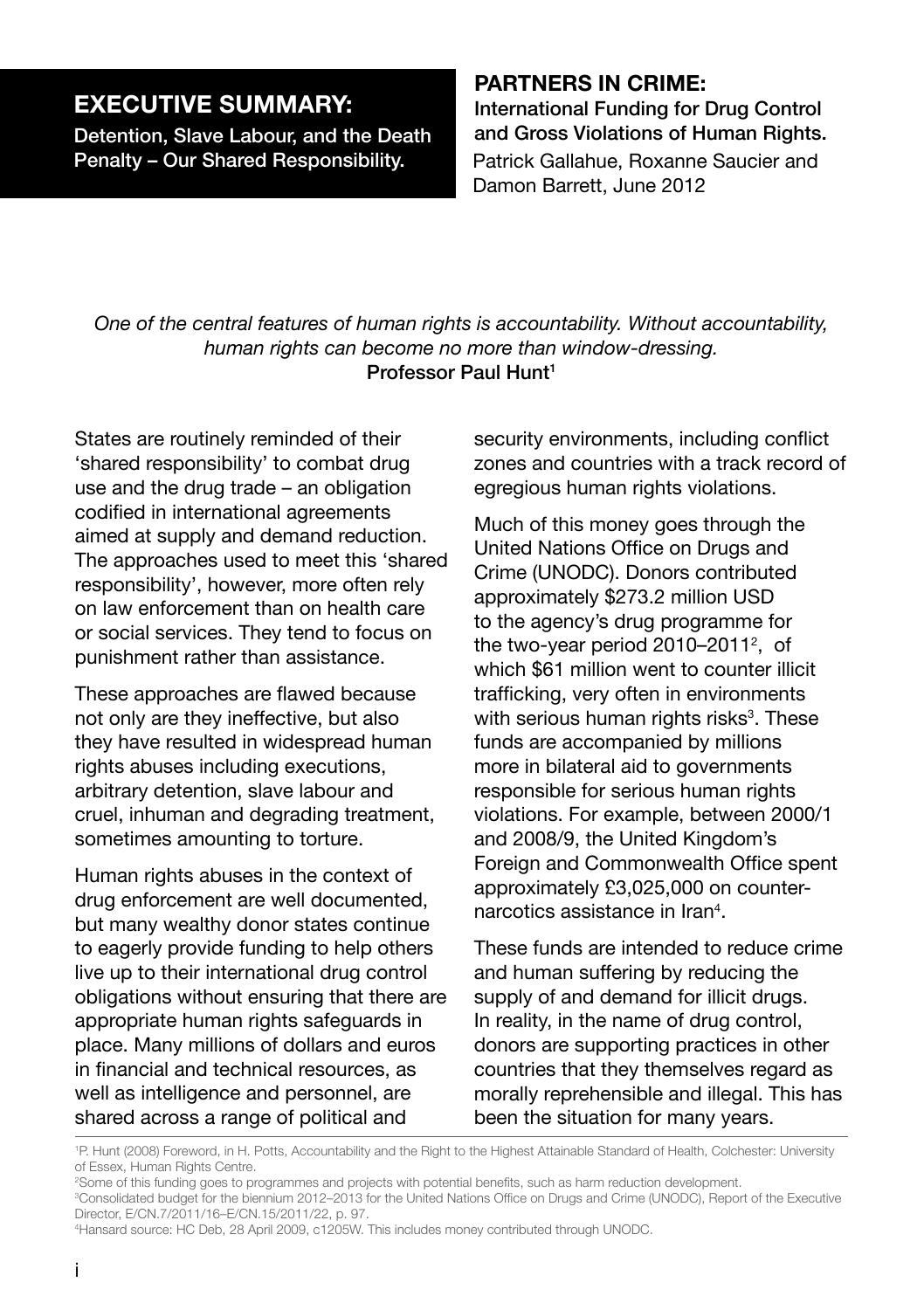## **In the name of drug control, donors are supporting practices in other countries that they themselves regard as morally reprehensible and illegal.**

Member states of the European Union, for example, oppose the death penalty. However, as this report shows, funding from EU member states can facilitate death sentences and subsequent executions by hanging, firing squad or lethal injection of people for drug trafficking offences. While nobody should be sentenced to death, most often it is not the major traffickers who are condemned to die, but couriers involved in the drug trade due to a lack of options – many are coerced.

Some donors, such as Australia and the United States, strongly promote evidencebased drug treatment at home and in international settings. Australian and US government funding, however, has been spent on maintenance and staff training at drug detention centres where people are subjected to physical violence, isolation and forced labour and not provided with treatment for which there is scientific evidence of effectiveness – all in violation of international law and all illegal in their own jurisdictions.

While some governments openly criticise such human rights violations, issuing guidelines and normative statements opposing them at home, they continue to supply funds and material resources to foreign governments committing those same human rights violations.

As this report shows, alongside bilateral aid (i.e. aid given direct to governments), a great deal of this funding is channelled through United Nations agencies, distancing the funding from its source and further from accountability for how it is spent. In this way, instead of being a guardian of human rights the United Nations is reduced to a buffer between donor states' human rights obligations and the impacts of their funds on the ground.

Given the serious and, in some cases, systematic human rights violations committed in the context of drug enforcement, donor states should never provide money, technical assistance, material resources or intelligence to drug control without due diligence to ensure that such aid does not facilitate abuses. Far too often, such due diligence is absent or insufficient.

The implementation of such safeguards is realistic. UNODC has recently developed its own internal guidance on human rights, which is intended to be put into practice with concrete programming tools. In addition, UNODC joined eleven other agencies in 2012 to call for the closure of drug detention centres. This is important progress. Nevertheless, this report shows that these positions are not adequately

Funding from EU member states can facilitate death sentences and subsequent executions by hanging, firing squad or lethal injection of people for drug trafficking offences.